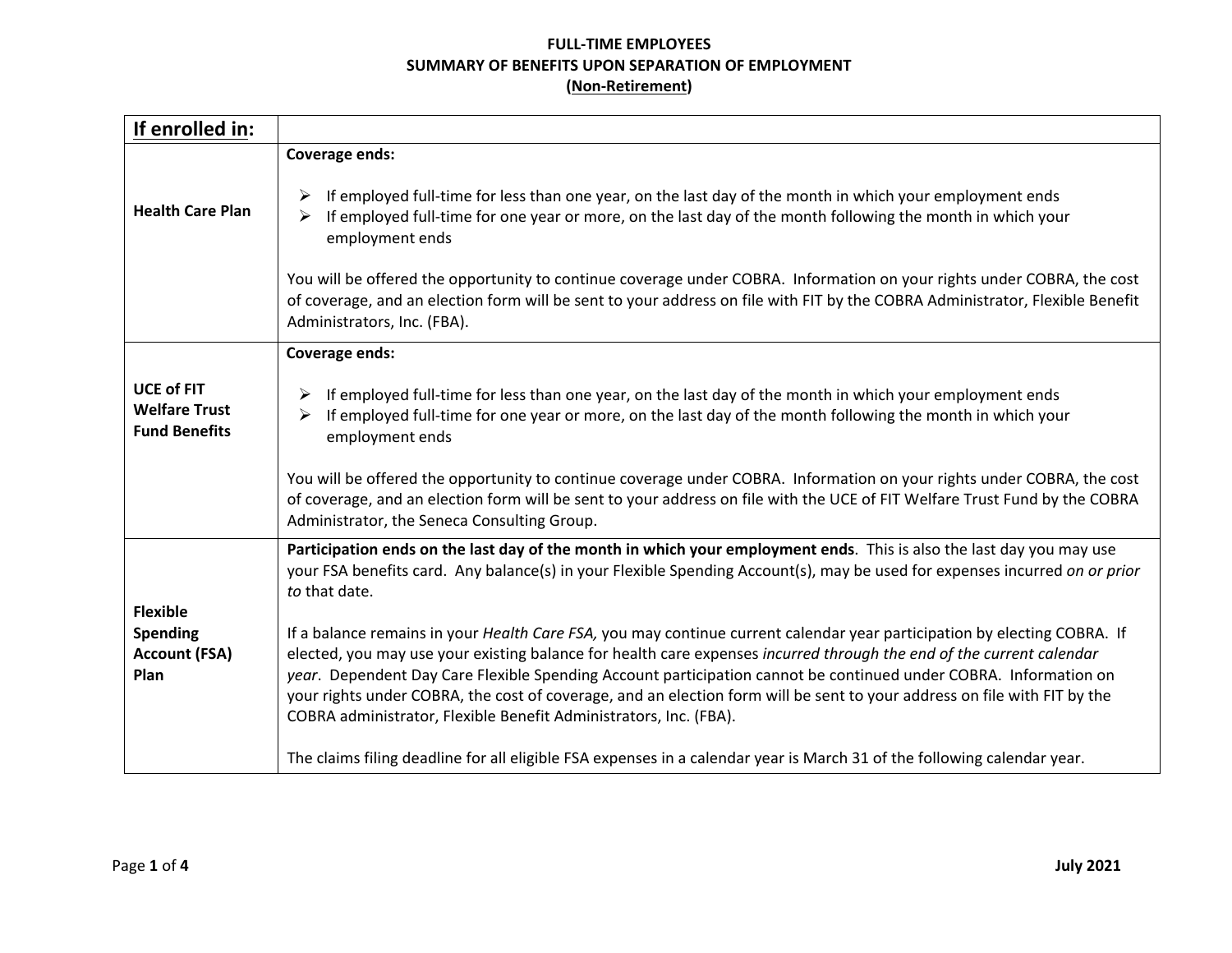| Coverage ends on your employment termination date.                                                                                                                                                                                                                                                                                                                                                                                                                                                                                                                                                                                                                                                              |
|-----------------------------------------------------------------------------------------------------------------------------------------------------------------------------------------------------------------------------------------------------------------------------------------------------------------------------------------------------------------------------------------------------------------------------------------------------------------------------------------------------------------------------------------------------------------------------------------------------------------------------------------------------------------------------------------------------------------|
| You may continue Basic Life Insurance coverage and/or Supplemental Life Insurance coverage under an individual (non-<br>group) policy through the plan's insurer, The Hartford. Your request for continuation of coverage must be made within<br>31 days of your coverage end date. For information on the options available, refer to the Group Life Insurance Portability<br>and Conversion Side by Side Employee Guide. Please call The Hartford at 800.523.2233 if you have questions.<br>There is no option to convert your Accidental Death & Dismemberment (AD&D) coverage.                                                                                                                              |
| Coverage ends on your employment termination date.                                                                                                                                                                                                                                                                                                                                                                                                                                                                                                                                                                                                                                                              |
| You may convert your FIT LTD coverage to a personal insurance policy (group long-term disability conversion policy) through<br>the Plan's insurer, The Hartford, provided you were enrolled for at least 12 consecutive months. The Hartford determines<br>the amount of coverage that may be converted. You may not convert your coverage if you have a disability that is preventing<br>you from performing the duties of your occupation or you are eligible or covered for similar benefits under another group<br>policy. Your request for a conversion must be made within 31 days of your coverage end date. Please call The Hartford at<br>800.523.2233 if you have questions.                          |
| If you are enrolled in the SUNY Optional Retirement Plan (ORP), contributions will be made on eligible compensation<br>earned through your employment end date and also on the payout of accrued but unused vacation and/or free days,<br>and/or optional holidays. If you have completed the vesting period, you may maintain your account(s), request a rollover<br>from your account(s) to another organization or take a distribution. If you have not completed the vesting period, your<br>own contributions, plus interest, will be refunded to you upon request only (please contact a benefits representative to<br>make a request) or will otherwise be retained in the event of future SUNY service. |
| If you have questions regarding your options, contact the applicable SUNY investment provider(s):<br>TIAA: 800.842.2252; www.tiaa.org/suny<br>1.<br>Fidelity: 844.367.7869; www.netbenefits.com/SUNY<br>2.<br>MetLife: 800.560.5001; www.metlife.com/SUNY<br>3.<br>AIG Retirement Services (formerly VALIC): 800.448.2542; www.aig.com/retirementservices<br>4.<br>5.<br>Voya Financial: 800.584.6001; https://suny.beready2retire.com                                                                                                                                                                                                                                                                          |
|                                                                                                                                                                                                                                                                                                                                                                                                                                                                                                                                                                                                                                                                                                                 |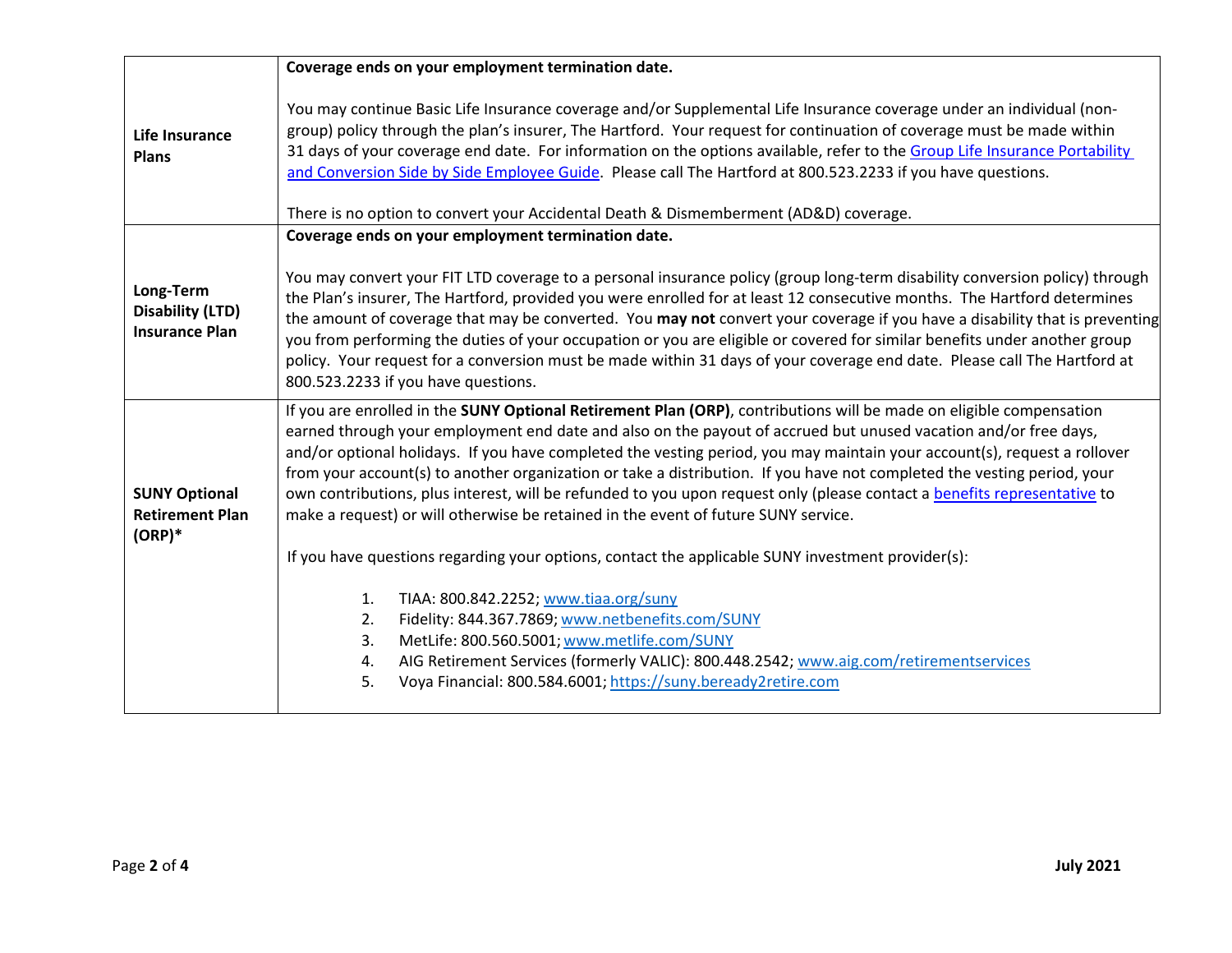| <b>New York State</b><br>Teachers'<br><b>Retirement</b><br>System<br>(NYSTRS)*                         | If you are enrolled in the New York State Teachers' Retirement System (NYSTRS), your FIT participation will end on your<br>employment end date or the last day of the pay cycle in which you receive contractual pay (faculty only). If you have<br>questions about benefits or credited service, please contact NYSTRS at 800.348.7298 or visit their website to access your<br>online account or review plan information, www.nystrs.org.                                                              |
|--------------------------------------------------------------------------------------------------------|----------------------------------------------------------------------------------------------------------------------------------------------------------------------------------------------------------------------------------------------------------------------------------------------------------------------------------------------------------------------------------------------------------------------------------------------------------------------------------------------------------|
|                                                                                                        | Your contributions will be deducted from eligible compensation earned through your employment end date and also<br>from the payout of accrued but unused vacation and/or free days, and/or optional holidays. You are 100 percent                                                                                                                                                                                                                                                                        |
|                                                                                                        | vested in your account. You may maintain your account(s), request a rollover from your account(s) to another                                                                                                                                                                                                                                                                                                                                                                                             |
| <b>SUNY 403(b)</b>                                                                                     | organization or take a distribution by contacting the applicable SUNY investment provider(s):                                                                                                                                                                                                                                                                                                                                                                                                            |
| <b>Voluntary Savings</b>                                                                               |                                                                                                                                                                                                                                                                                                                                                                                                                                                                                                          |
| Plan* - Retirement                                                                                     | TIAA: 800.842.2252; www.tiaa.org/suny<br>1.                                                                                                                                                                                                                                                                                                                                                                                                                                                              |
| Plan                                                                                                   | Fidelity: 844.367.7869; www.netbenefits.com/SUNY<br>2.                                                                                                                                                                                                                                                                                                                                                                                                                                                   |
|                                                                                                        | MetLife: 800.560.5001; www.metlife.com/SUNY<br>3.                                                                                                                                                                                                                                                                                                                                                                                                                                                        |
|                                                                                                        | AIG Retirement Services (formerly VALIC): 800.448.2542; www.aig.com/retirementservices<br>4.                                                                                                                                                                                                                                                                                                                                                                                                             |
|                                                                                                        | Voya Financial: 800.584.6001; https://suny.beready2retire.com<br>5.                                                                                                                                                                                                                                                                                                                                                                                                                                      |
| <b>New York State</b><br>457(b) Deferred<br>Compensation<br>Plan (NYSDCP)* -<br><b>Retirement Plan</b> | Your contributions will be deducted from eligible compensation earned through your employment end date and also from<br>the payout of accrued but unused vacation and/or free days, and/or optional holidays. You are 100 percent vested in your<br>account. You may maintain the account, request a rollover from your account to another organization or take a distribution<br>from your account by contacting NYSDCP at 800.422.8463 or visit their website for account information, www.nysdcp.com. |
|                                                                                                        | Pre-tax Transit balances in the WageWorks Commuter Card will no longer be usable after 90 days from your employment<br>$\bullet$<br>termination date.                                                                                                                                                                                                                                                                                                                                                    |
| <b>Commuter</b>                                                                                        | Pre-tax Transit Passes will no longer be usable after the last day of your last active benefit month.<br>$\bullet$                                                                                                                                                                                                                                                                                                                                                                                       |
| <b>Benefit Plan</b>                                                                                    | Pre-tax Parking balances are forfeited immediately on your employment termination date. However, if enrolled in the<br>$\bullet$                                                                                                                                                                                                                                                                                                                                                                         |
| (Mass Transit                                                                                          | Parking Pay Me Back payment method, you have 6 months to submit for reimbursement for parking expenses incurred                                                                                                                                                                                                                                                                                                                                                                                          |
| and Parking                                                                                            | through your last day of employment.                                                                                                                                                                                                                                                                                                                                                                                                                                                                     |
| Accounts)                                                                                              | Post-tax contributions remaining in your account will be refunded to you via check by HealthEquity/WageWorks.<br>$\bullet$                                                                                                                                                                                                                                                                                                                                                                               |
|                                                                                                        | To discontinue contributions, access your HealthEquity/WageWorks online account, https://www.wageworks.com, or call<br>HealthEquity/WageWorks at 855.692.2966. Remember to make any changes by the 1 <sup>ª</sup> of the month prior to the benefit<br>month (e.g. August 1 for deductions to stop in August to effect a September benefit month).                                                                                                                                                       |